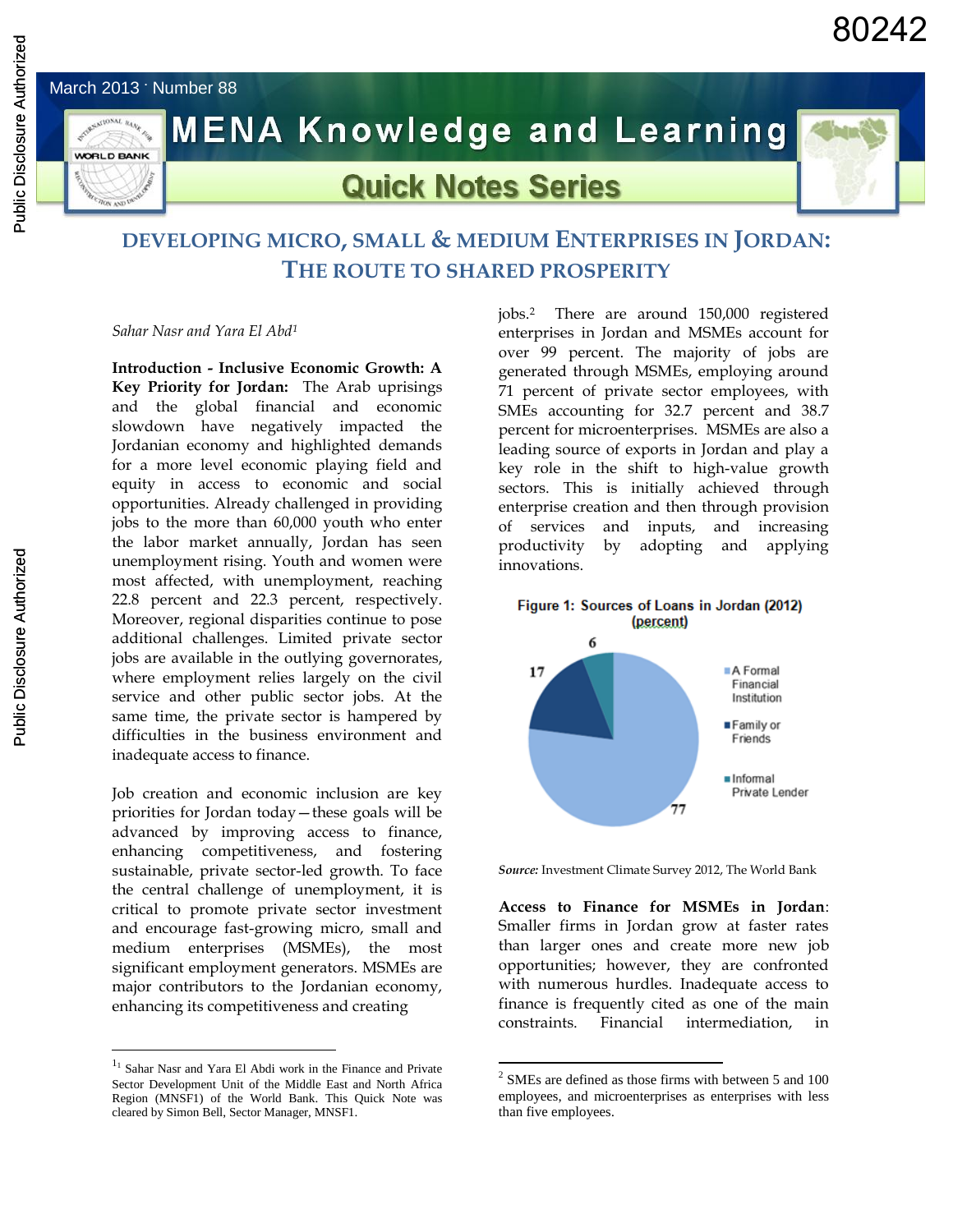general, is very low in Jordan compared to other developing economies. Access to finance is substantially more of a challenge for MSMEs than it is for large firms. The financial system is dominated by the banking sector, which is less competitive and plays a limited role in financial intermediation, compared to other MIC countries.<sup>3</sup> Enterprises often resort to the informal sector or family and friends for needed finance (Figure 1). Private sector creditto-GDP is relatively low at 80 percent, which is largely allocated to large corporations.

**The Jordanian Banking Sector and Access to Finance issues:** Banks are the principal source of external finance for SMEs, yet, only 11 percent of bank lending goes to SMEs, compared to 25 percent in emerging markets. The 2012 Jordan Investment Climate Survey (ICS) shows large disparities in terms of access to credit by size of firms. Only 27 percent of small firms have a loan versus 38 percent of medium-sized firms and 53 percent of large corporates (Figure 2). In terms of physical outreach, overall branches are distributed in line with the population, although Governorates such as Irbid and Zarqa, both of which have active SME populations, are relatively less well served by bank branches compared to Amman.



#### Figure 2: Access to Bank Loans, by Firm Size

 $\overline{a}$ 

In addition to regulatory hurdles, on the supply side, few banks have established dedicated SME departments or have the capability to lend to SMEs. Several banks rely primarily on collateral-based lending rather than creditworthiness, leaving creditworthy SMEs unfinanced. Most loans require collateral, equal to approximately 23 percent more than the loan amount, with small firms reporting to be providing higher collateral than large firms. Moreover, the enforcement of basic contractual rights is cumbersome, time consuming and costly, representing a significant disincentive when lending to SMEs. To address this issue, several Jordanian banks use internal rating systems for SME lending based on a financial and qualitative analysis of SMEs. However, banks often use outdated techniques that do not effectively help in risk management or in lowering costs. Another challenge revealed by the World Bank's recent enterprise survey (2012) is that SMEs often refrain from applying for bank loans due to their religious discomfort with interest-based borrowing. There has been a growing demand for *Shari'a* compliant financial products in Jordan, however, these are offered by only a limited number of banks.

On the demand side, MSMEs do lack necessary business skills. They often do not have sufficient knowledge of financial products on offer and when they do, they do not always have the skills to fill out loan application forms. Furthermore, they usually lack the funds to have audited financial statements or the collateral for a loan.

**Recent Reforms to Develop MSMEs:** Despite these challenges, there is, nevertheless, potential for growth of the MSME sector in Jordan. Jordanian authorities have recently made significant strides to improve the enabling environment for MSMEs, including steps to improve SMEs access to finance. Key steps that have been taken include:

 Strengthening the capacity of financial institutions, banks, and Non-Governmental Organizations (NGOs)- MFIs, to enhance MSMEs access to finance.

<sup>&</sup>lt;sup>3</sup> There are 26 commercial banks, including four Islamic banks, offering *Shari'a* compliant products. At the same time, non-bank financial institutions (NBFIs) are underdeveloped and are playing a limited role in financial intermediations.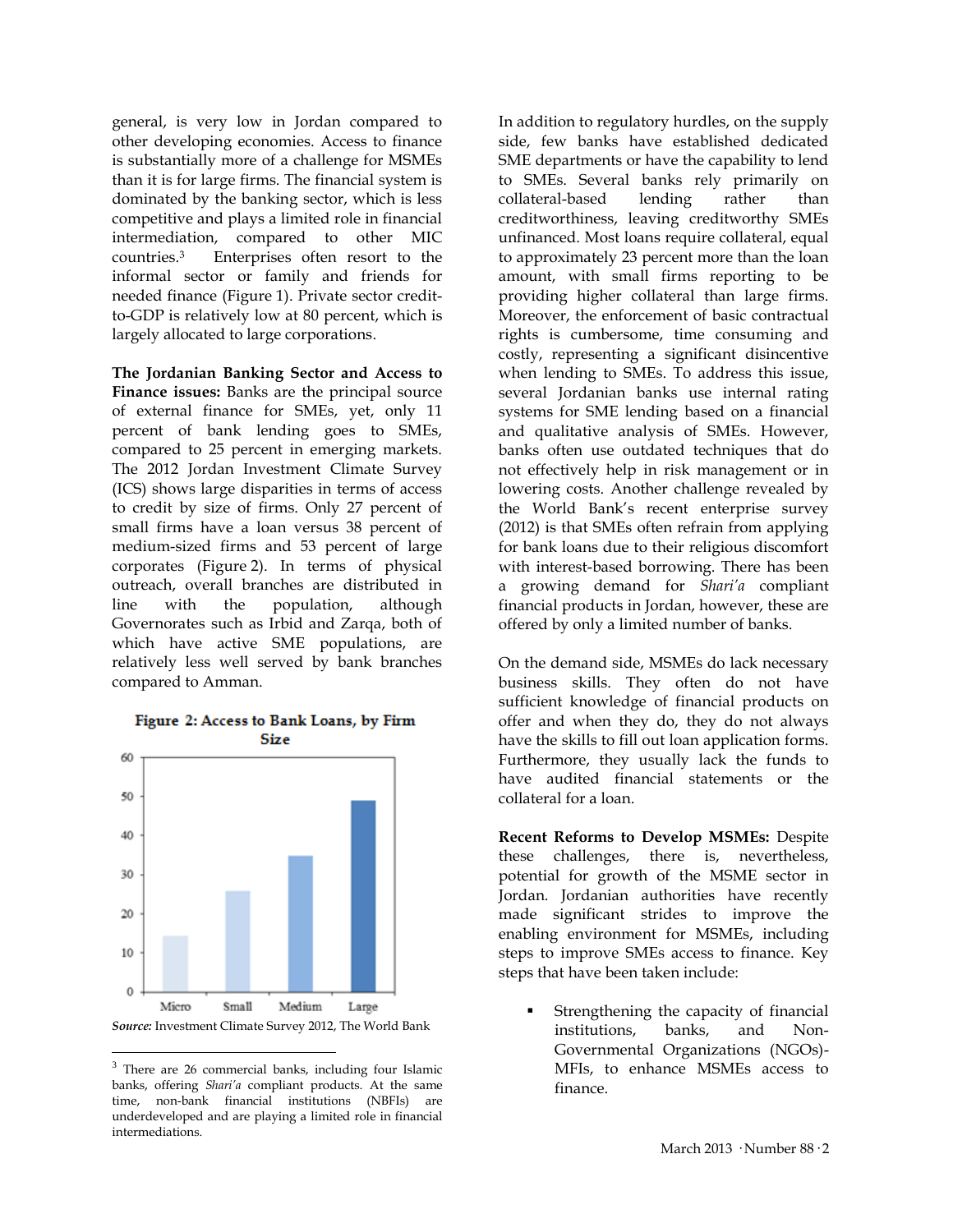- Finalizing a partial guarantee scheme with the US Overseas Private Investment Corporation (OPIC), which was led by the Ministry of Planning and International Cooperation, aiming at improving access to finance for medium enterprises.
- Preparing a National Startups and MSME Strategy, that is led by the Jordan Enterprise Development Corporation (JEDCO).
- Improving the business environment for SMEs, especially fast-growing innovative ones through regulatory reforms related to red tape, etc.
- Approving basic mobile phone payments, and the enactment of its guidelines.
- Working on adopting a comprehensive secured transactions law and the development of a collateral registry.
- Under a new revitalized management, the Jordan Loan Guarantee Corporation (JLGC) has refocused its attention on SME lending, developed a new Islamic product, and signed new agreement with three banks to extend guarantees to their SME lending.
- Strengthening the financial institutional infrastructure, including, lowering the threshold for reporting to public credit registry.
- In the process of establishing the first private credit bureau that would help in improving banks financial intermediation, and enhance the accuracy and timeliness of the information on client credit worthiness.
- Issuing Circular No. (10/5/436) dated 2011, setting a standard definition for SMEs.
- Modernizing the reporting and monitoring system for banks.
- Enhancing the capacity of banks to enable them to increase their share of lending to the MSME segment through adopting more advanced transactionlending techniques.
- Licensing of new bank branches in Governorates that were underserved to reach out to the marginalized segment of enterprises.
- **Entry of new Islamic banks to cater the** growing needs for *Sharia* compliant products.
- The Association of Banks in Jordan has also developed a directory of products and services provided by banks operating in Jordan with a specific section dedicated to MSME products.
- Issuance of "Treating Customers Fairly Instructions", which aims at enhancing consumer protection.

The building blocks above have contributed to MSMEs growth and expansion in Jordan, and resulted in the emergence of a more positive enabling environment, which should help these enterprises in contributing to job creation, and overall economic growth.

**World Bank Lending Support to MSMEs in Jordan**: The World Bank is committed to this sector, most recently through the *Jordan MSME Development for Inclusive Growth* project which provided a US\$70 million loan to the Government of Jordan in 2013. The project aims at contributing to the improvement of access to finance for MSMEs in Jordan. Through improved financial intermediation, the project enhances the creation of private sector job opportunities, contributing to inclusive economic growth and supporting poverty eradication efforts. Governorates outside Amman were given special emphasis to promote growth in these districts to address the issue of regional disparities.

The Project will also enhance the banking system's capacity to evaluate the effectiveness of its MSME support; improve the incentives for banks to expand into MSME lending; incentivize and support the design of new financial products, including Islamic products; and ensure better opportunities for rural and underprivileged areas to meet citizens' needs and establish income-generating projects for sustainable and balanced development. Moreover, the project will contribute to achieving inclusive growth through addressing gender disparities Women suffer more from constrained access to finance compared to men and the project aims to mainstream gender both through its main component as well as by